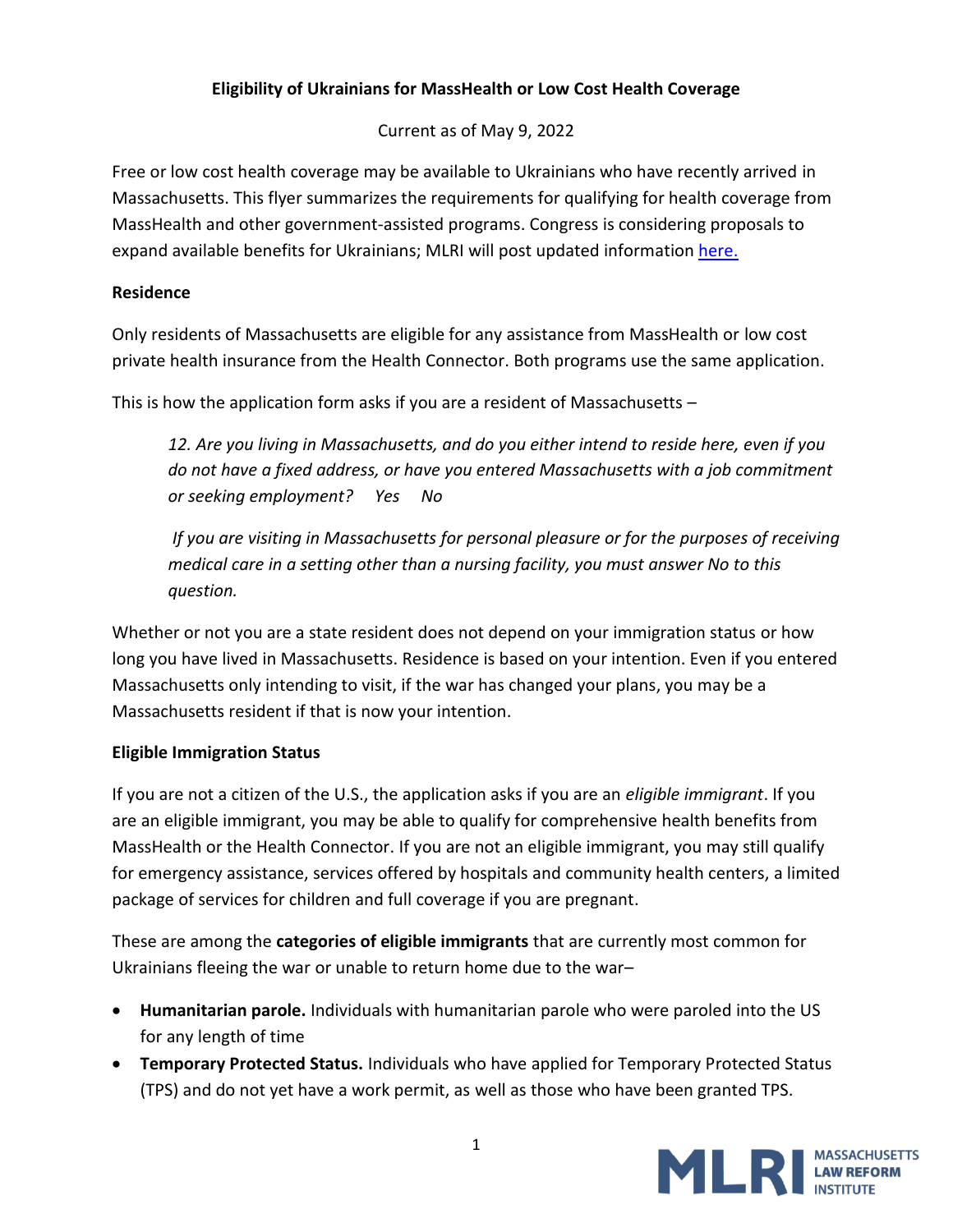(Ukrainian TPS [became available on April 19, 2022 for individuals in the US as of April 11,](https://www.uscis.gov/i-9-central/covid-19-form-i-9-related-news/dhs-secretary-designates-ukraine-for-tps#:~:text=Secretary%20of%20Homeland%20Security%20Alejandro,29%2C%202023.)  [2022\)](https://www.uscis.gov/i-9-central/covid-19-form-i-9-related-news/dhs-secretary-designates-ukraine-for-tps#:~:text=Secretary%20of%20Homeland%20Security%20Alejandro,29%2C%202023.)

- **Family reunification**. Individuals for whom a US Citizen or Lawful Permanent Resident family member has filed an I-130 petition for family reunification that has been granted, as well as those for whom the petition has been filed and is still pending.
- **Refugees**. Individuals admitted as refugees including those under the Lautenberg program and people who have been granted asylum. These individuals are also eligible for refugee benefits. In addition, applicants for asylum are eligible immigrants for purposes of health coverage.
- **Nonimmigrant visas**. Individuals authorized to be in the US based on a valid non-immigrant visa including a B1-B2, J-1 or F-1 visa.
	- $\circ$  This was information in an April 6, 2022 announcement from MassHealth about nonimmigrant visas:

## *Reminder: Valid Nonimmigrant Visas*

*Per MassHealth regulations, applicants, and members with valid, unexpired "nonimmigrant visas" such as B1 …and B2 (visitor) visas are considered Immigrants Lawfully Present (ILP). Other valid nonimmigrant visas such as J1 (work and study-based exchange visa) and F1 (student visa) would also place a member into ILP status. If an applicant or member with a nonimmigrant visa satisfies residency and other requirements, they may be eligible for MassHealth benefits or Health Connector coverage.* 

*In some situations, a person may enter the country on a valid nonimmigrant visa and apply for a different immigrant status during that time. If an applicant's nonimmigrant visa expires, but the applicant can provide proof of their filed application for an upgraded status with the Department of Homeland Security (DHS), or for an extension of their visa (and they do not yet have employment authorization) they may qualify for PRUCOL or Person Residing Under Color of Law status.* 

*In some situations, if a nonimmigrant visa expires, and the applicant or member has not yet applied for an extension or an upgraded status, they may qualify for PRUCOL status if the circumstances of their case indicate that DHS is not contemplating enforcing departure. …*

o Individuals who may qualify as PRUCOL have an eligible immigration status for MassHealth but not for the Health Connector.